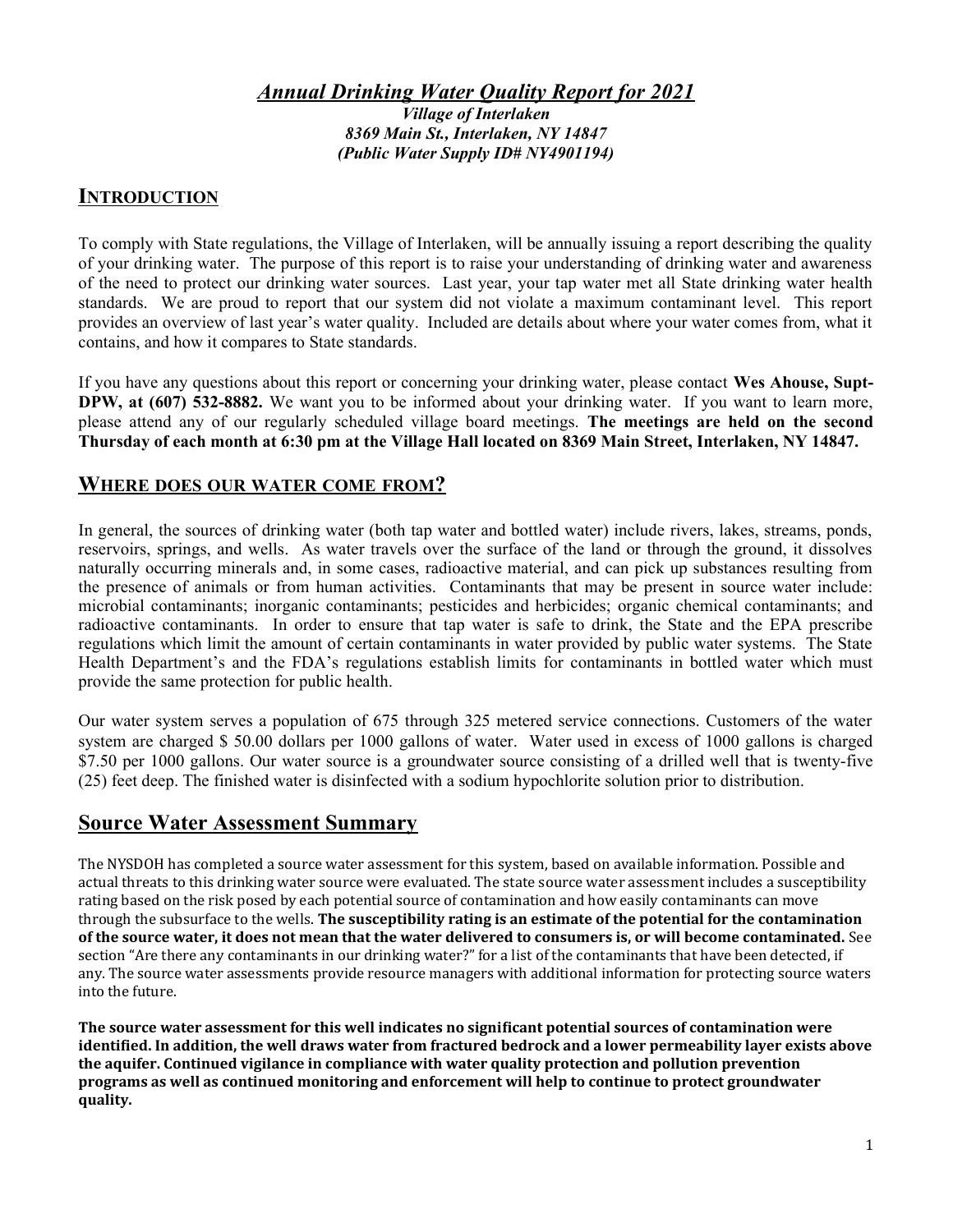The county and state health departments will use this information to direct future source water protection activities. These may include water quality monitoring, resource management, planning and education programs. A copy of the assessment can be obtained by contacting us as noted below.

### ARE THERE CONTAMINANTS IN OUR DRINKING WATER?

As the State regulations require, we routinely test your drinking water for numerous contaminants. These contaminants include: total coliform, inorganic compounds, nitrate, nitrite, lead and copper, volatile organic compounds, total trihalomethanes, and synthetic organic compounds. The table presented below depicts which compounds were detected in your drinking water. The State allows us to test for some contaminants less than once per year because the concentrations of these contaminants do not change frequently. Some of our data, though representative, are more than one year old.

It should be noted that all drinking water, including bottled drinking water, may be reasonably expected to contain at least small amounts of some contaminants. The presence of contaminants does not necessarily indicate that water poses a health risk. More information about contaminants and potential health effects can be obtained by calling the EPA's Safe Drinking Water Hotline (800-426-4791) or the Seneca County Department of Health at (315) 539-1945.

| <b>Table of Detected Contaminants</b>        |                     |                   |                                                 |                          |              |                                     |                                                                                                                     |  |  |  |
|----------------------------------------------|---------------------|-------------------|-------------------------------------------------|--------------------------|--------------|-------------------------------------|---------------------------------------------------------------------------------------------------------------------|--|--|--|
| Contaminant<br><b>Inorganic Contaminants</b> | Violation<br>Yes/No | Date of<br>Sample | Level<br>Detected<br>(Avg/Max)<br>(Range)       | Unit<br>Measure-<br>ment | <b>MCLG</b>  | Regulatory Limit<br>(MCL, TT or AL) | Likely Source of<br>Contamination                                                                                   |  |  |  |
| <b>Barium</b>                                | No                  | 9/9/19            | 57                                              | ug/l                     | 2000         | 2000                                | Discharge of drilling<br>wastes; Discharge from<br>metal refineries; Erosion of<br>natural deposits.                |  |  |  |
| Lead (source)                                | No                  | 9/9/19            | 1.0                                             | ug/l                     | $\mathbf{0}$ | 15                                  | Corrosion of household<br>plumbing systems; Erosion<br>of natural deposits.                                         |  |  |  |
| Lead<br>(3) (Distribution)                   | No                  | 7/16/19           | ND-8.9 ug/l<br>$90\% = 2.8$<br>ug/l             | ug/l                     | $\mathbf{0}$ | $AL=15$                             | Corrosion of household<br>plumbing systems; Erosion<br>of natural deposits.                                         |  |  |  |
| Copper<br>(2)                                | No                  | 7/16/19           | $0.025 - 0.76$<br>mg/1<br>$90\% = 0.36$<br>mg/1 | mg/l                     | 1.3          | $AI = 1.3$                          | Corrosion of household<br>plumbing systems; Erosion<br>of natural deposits;<br>leaching from wood<br>preservatives. |  |  |  |
| Nitrate as N                                 | N <sub>0</sub>      | 12/15/21          | 1.9                                             | mg/1                     | 10           | 10                                  | Runoff from fertilizer use;<br>Leaching from septic tanks,<br>sewage; Erosion of natural<br>deposits.               |  |  |  |
| <b>Fluoride</b>                              | No                  | 9/9/19            | 0.2                                             | mg/1                     | $0.8 - 2.2$  | 2.2                                 | Erosion of natural deposits                                                                                         |  |  |  |
| <b>Asbestos</b>                              | No                  | 12/15/21          | < 0.69                                          | <b>MFL</b>               | 7            | $\overline{7}$                      | Decay of asbestos cement<br>water mains; Erosion of<br>natural deposits.                                            |  |  |  |
| <b>Disinfection by-products</b>              |                     |                   |                                                 |                          |              |                                     |                                                                                                                     |  |  |  |
| <b>Total</b><br><b>Trihalomethanes</b>       | N <sub>0</sub>      | 8/5/21            | Site 1<br>35.2                                  | ug/l                     | $\theta$     | 80                                  | By-product of drinking<br>water chlorination needed<br>to kill harmful organisms.                                   |  |  |  |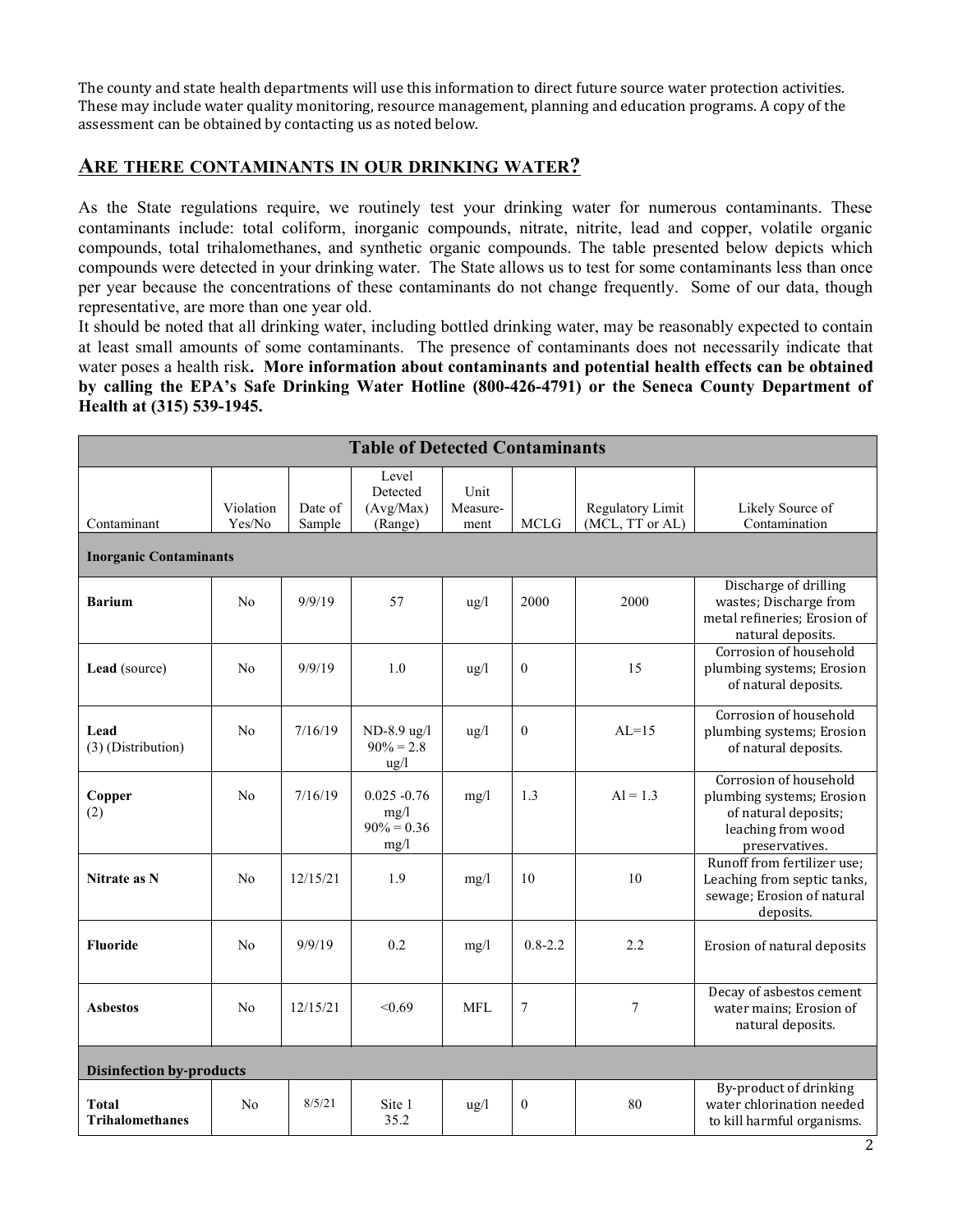| <b>Table of Detected Contaminants</b>           |                |               |                                                            |                 |          |     |                                                                                                                                                |  |  |
|-------------------------------------------------|----------------|---------------|------------------------------------------------------------|-----------------|----------|-----|------------------------------------------------------------------------------------------------------------------------------------------------|--|--|
| (TTHM's)<br>2 Sites                             |                |               | Site2<br>44.4                                              |                 |          |     | TTHMs are formed when<br>source water contains<br>large amounts of organic<br>matter.                                                          |  |  |
| Haloacetic acids<br>2 Sites                     | N <sub>0</sub> | 8/5/21        | Site 1<br>9.2<br>Site 2<br>14.8                            | $\frac{u g}{l}$ | $\theta$ | 60  | By-product of drinking<br>water chlorination                                                                                                   |  |  |
| <b>Chlorine Residual</b>                        | No             | Daily         | $1.18$ mo.<br>Avg.<br>$(0.47 - 2.20)$<br>daily<br>low/high | mg/1            | N/A      | 4.0 | By-product of drinking<br>water chlorination needed<br>to kill harmful organisms                                                               |  |  |
| <b>Synthetic Organic</b><br><b>Contaminants</b> |                |               |                                                            |                 |          |     |                                                                                                                                                |  |  |
| Perfluorooctanoic<br>acid (PFOA)                | No             | Ouarter<br>ly | N <sub>D</sub>                                             | ng/l            | N/A      | 10  | Released into the<br>environment from<br>widespread use in<br>commercial and industrial<br>applications.                                       |  |  |
| Perfluorooctane<br>sulfonate (PFOS)             | No             | Ouarter<br>ly | ND                                                         | ng/l            | N/A      | 10  | Released into the<br>environment from<br>widespread use in<br>commercial and industrial<br>applications.                                       |  |  |
| 1.4-Dioxane                                     | No             | Ouarter<br>ly | <b>ND</b>                                                  | $\frac{u g}{l}$ | N/A      | 1   | Released into the<br>environment from<br>commercial and industrial<br>sources and is associated<br>with inactive and<br>hazardous waste sites. |  |  |

#### Notes:

 $2 -$ The level presented represents the 90<sup>th</sup> percentile of the 10 sites tested. A percentile is a value on a scale of 100 that indicates the percent of a distribution that is equal to or below it. The  $90<sup>th</sup>$  percentile is equal to or greater than 90% of the copper values detected at your water system. In this case, 10 samples were collected at your water system and the  $90<sup>th</sup>$  percentile value was the 0.76 mg/l. The action level for copper was exceeded at 1of the 10 sites tested.

 $3$  – The level presented represents the  $90<sup>th</sup>$  percentile of the 10 samples collected.

#### Definitions:

**Maximum Contaminant Level** (MCL): The highest level of a contaminant that is allowed in drinking water. MCLs are set as close to the MCLGs as feasible.

**Maximum Contaminant Level Goal** (MCLG): The level of a contaminant in drinking water below which there is no known or expected risk to health. MCLGs allow for a margin of safety.

Maximum Residual Disinfectant Level (MRDL): The highest level of a disinfectant allowed in drinking water. There is convincing evidence that addition of a disinfectant is necessary for control of microbial contaminants. **Maximum Residual Disinfectant Level Goal** (MRDLG): The level of a drinking water disinfectant below which there is no known or expected risk to health. MRDLGs do not reflect the benefits of the use of disinfectants to control microbial contamination.

Action Level (AL): The concentration of a contaminant which, if exceeded, triggers treatment or other requirements which a water system must follow.

**Treatment Technique** (TT): A required process intended to reduce the level of a contaminant in drinking water. Non-Detects (ND): Laboratory analysis indicates that the constituent is not present.

*Milligrams per liter*  $(mg/l)$ : Corresponds to one part of liquid in one million parts of liquid (parts per million -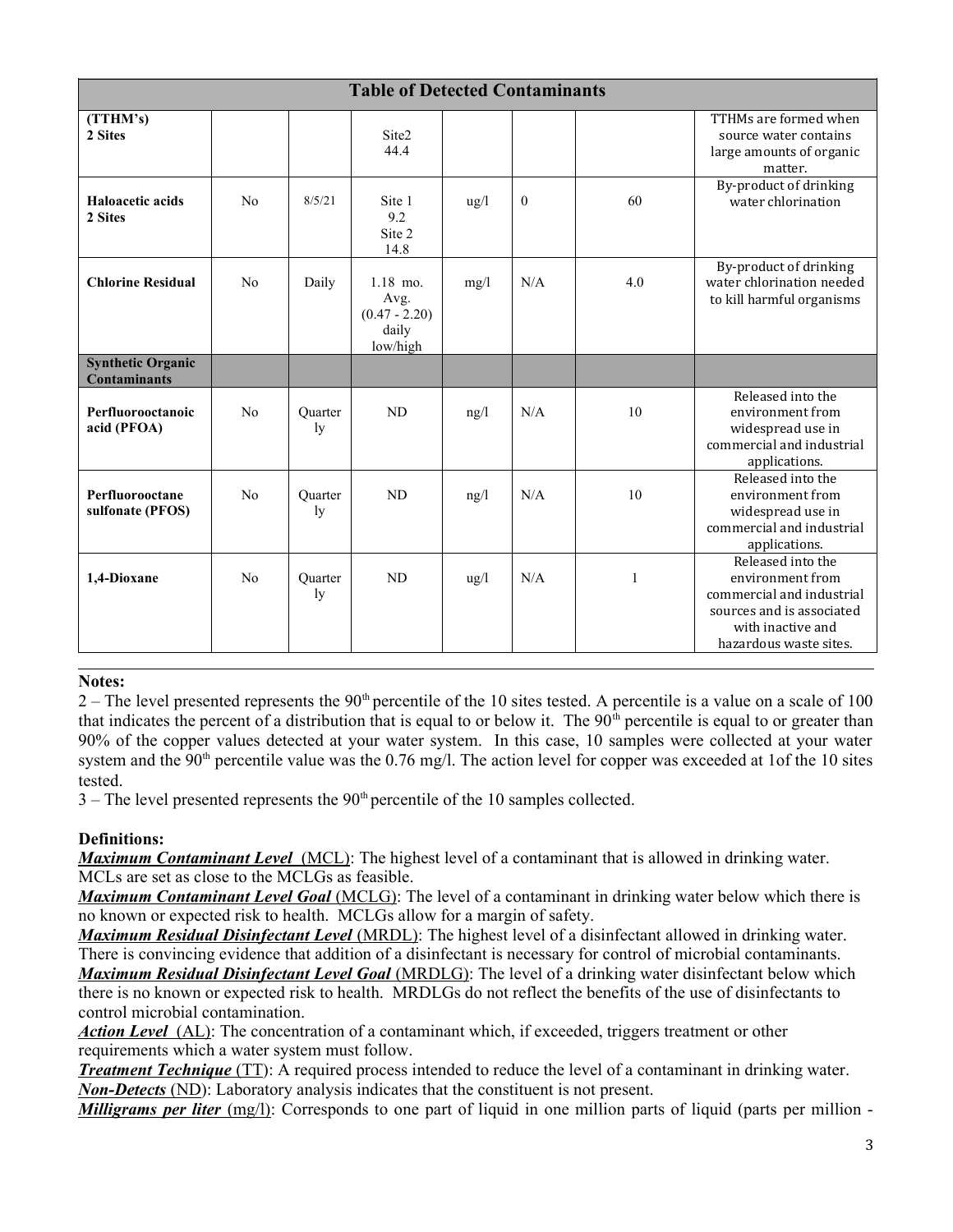ppm).

*Micrograms per liter*  $\left(\frac{ug}{l}\right)$ : Corresponds to one part of liquid in one billion parts of liquid (parts per billion - ppb). Nanograms per liter (ng/l): Corresponds to one part of liquid to one trillion parts of liquid (parts per trillion - ppt). *Picograms per liter* ( $pg/l$ ): Corresponds to one part per of liquid to one quadrillion parts of liquid (parts per quadrillion – ppq).

Picocuries per liter  $(pCi/L)$ : A measure of the radioactivity in water.

Millirems per year (mrem/yr): A measure of radiation absorbed by the body.

**Million Fibers per Liter** (MFL): A measure of the presence of asbestos fibers that are longer than 10 micrometers.

### WHAT DOES THIS INFORMATION MEAN?

As you can see by the table, our system had no MCL violations. We have learned through our testing that some contaminants have been detected; however, these contaminants were detected below the level allowed by the State.

#### Lead

If present, elevated levels of lead can cause serious health problems, especially for pregnant women, infants, and young children. It is possible that lead levels at your home may be higher than at other homes in the community as a result of materials used in your home's plumbing. The Village of Interlaken is responsible for providing high quality drinking water, but cannot control the variety of materials used in plumbing components. When your water has been sitting for several hours, you can minimize the potential for lead exposure by flushing your tap for 30 seconds to 2 minutes before using water for drinking or cooking. If you are concerned about lead in your water, you may wish to have your water tested. Information on lead in drinking water, testing methods, and steps you can take to minimize exposure is available from the Safe Drinking Water Hotline (1-800-426-4791) or at http://www.epa.gov/safewater/lead.

#### IS OUR WATER SYSTEM MEETING OTHER RULES THAT GOVERN OPERATIONS?

During 2021, the system's well exhibited a low water level for several months over the summer, which was caused by drought conditions that affected the region. The water level in the well was so low that a Conserve Water Order was issued at that time. Issues with the water level in the well have occurred periodically over the course of many years, and in 2020 and 2021 the Seneca County Health Department cited the water system for having a diminished source capacity. Village officials are working with our engineer to develop plans for the development of a new water source. We will continue to update you on the status of those plans in the coming months. Our water system was in compliance with all other current regulations governing the operation of our system in 2021.

## DO I NEED TO TAKE SPECIAL PRECAUTIONS?

Although our drinking water met or exceeded state and federal regulations, some people may be more vulnerable to disease causing microorganisms or pathogens in drinking water than the general population. Immunocompromised persons such as persons with cancer undergoing chemotherapy, persons who have undergone organ transplants, people with HIV/AIDS or other immune system disorders, some elderly, and infants can be particularly at risk from infections. These people should seek advice from their health care provider about their drinking water. EPA/CDC guidelines on appropriate means to lessen the risk of infection by Cryptosporidium, Giardia and other microbial pathogens are available from the Safe Drinking Water Hotline (800-426-4791).